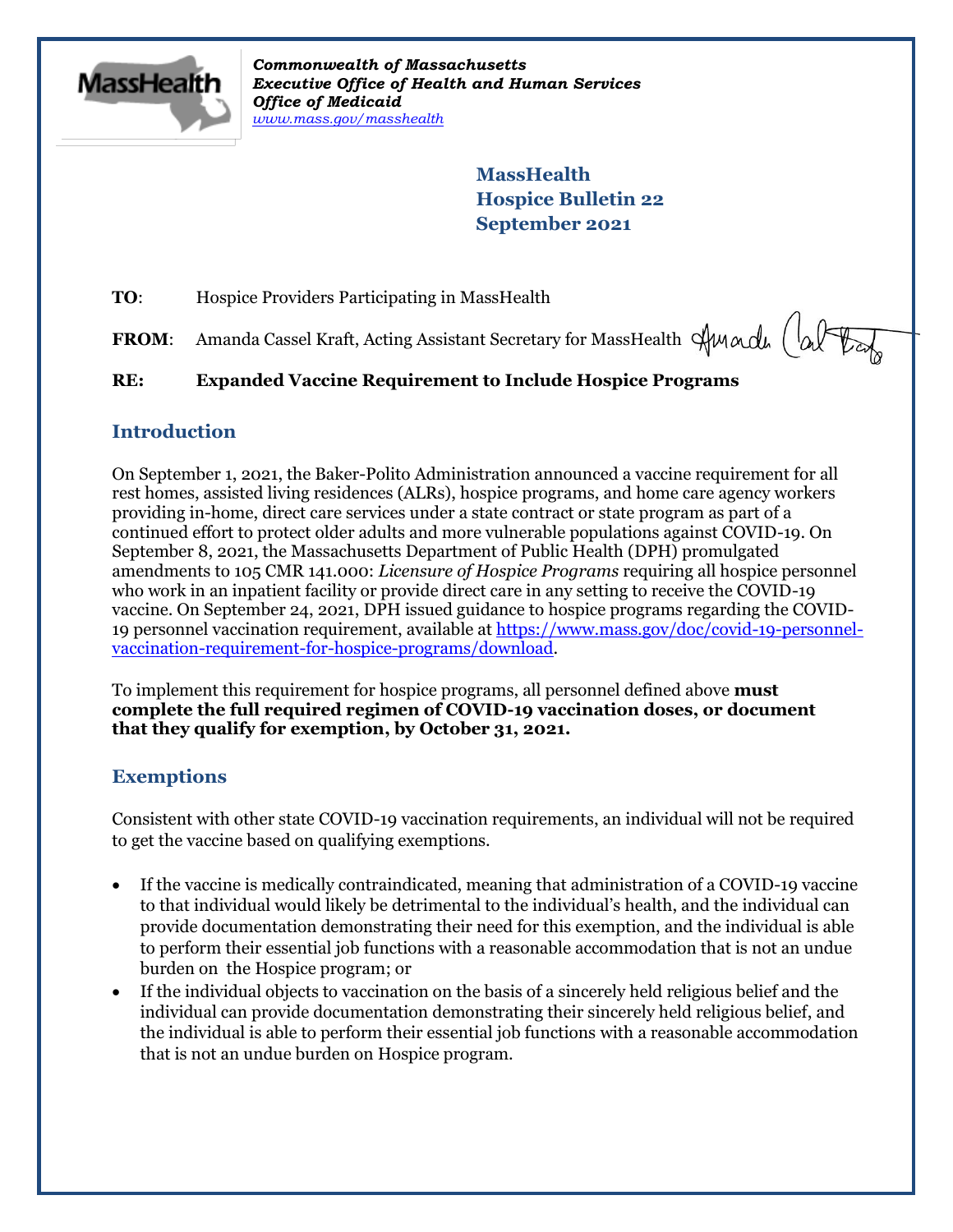**MassHealth Hospice Bulletin 22 September 2021 Page 2 of 3**

# **Implementation**

The implementation of this requirement includes reporting, oversight, and enforcement as described below.

#### **Hospice Programs**

- Hospice programs will be required to collect proof from each personnel of completion of the full required regiment of COVID-19 vaccine doses, or documentation that they qualify for an exemption no later than October 31, 2021.
- Hospice programs are required to maintain proof of vaccination or exemption for all personnel the program employs, and have available to provide to DPH upon request.
- Appropriate documentation of a medical exemption must be issued by a licensed independent practitioner who has a practitioner/patient relationship with the individual and the documentation must support the finding that the COVID-19 vaccine is medically contraindicated, which means that the vaccine would likely be detrimental to the person's health.
- Hospice programs must update their vaccination status information by the last day of each month, beginning on October 31, 2021.
- Additional information on documentation and reporting can be found in the DPH guidance, noted above.
- DPH will take appropriate licensure action with any hospice program where there are personnel who are not vaccinated after October 31, 2021.
- Additionally, Agencies may be required to submit reporting to MassHealth to ensure compliance with the COVID-19 vaccine requirement and MassHealth reserves the right to implement updated reporting requirements in the future.

## **Process**

Amendments to DPH regulation 105 CMR 141.000: *Licensure of Hospice Programs* were promulgated on September 8, 2021, and are effective immediately with public comment process to follow.

# **MassHealth Website**

This bulletin is available on th[e MassHealth Provider Bulletins](http://www.mass.gov/masshealth-provider-bulletins) web page.

[Sign up](https://www.mass.gov/forms/email-notifications-for-masshealth-provider-bulletins-and-transmittal-letters) to receive email alerts when MassHealth issues new bulletins and transmittal letters.

# **Questions**

If you have any questions about the information in this bulletin, please contact the Long Term Services and Supports (LTSS) Provider Service Center.